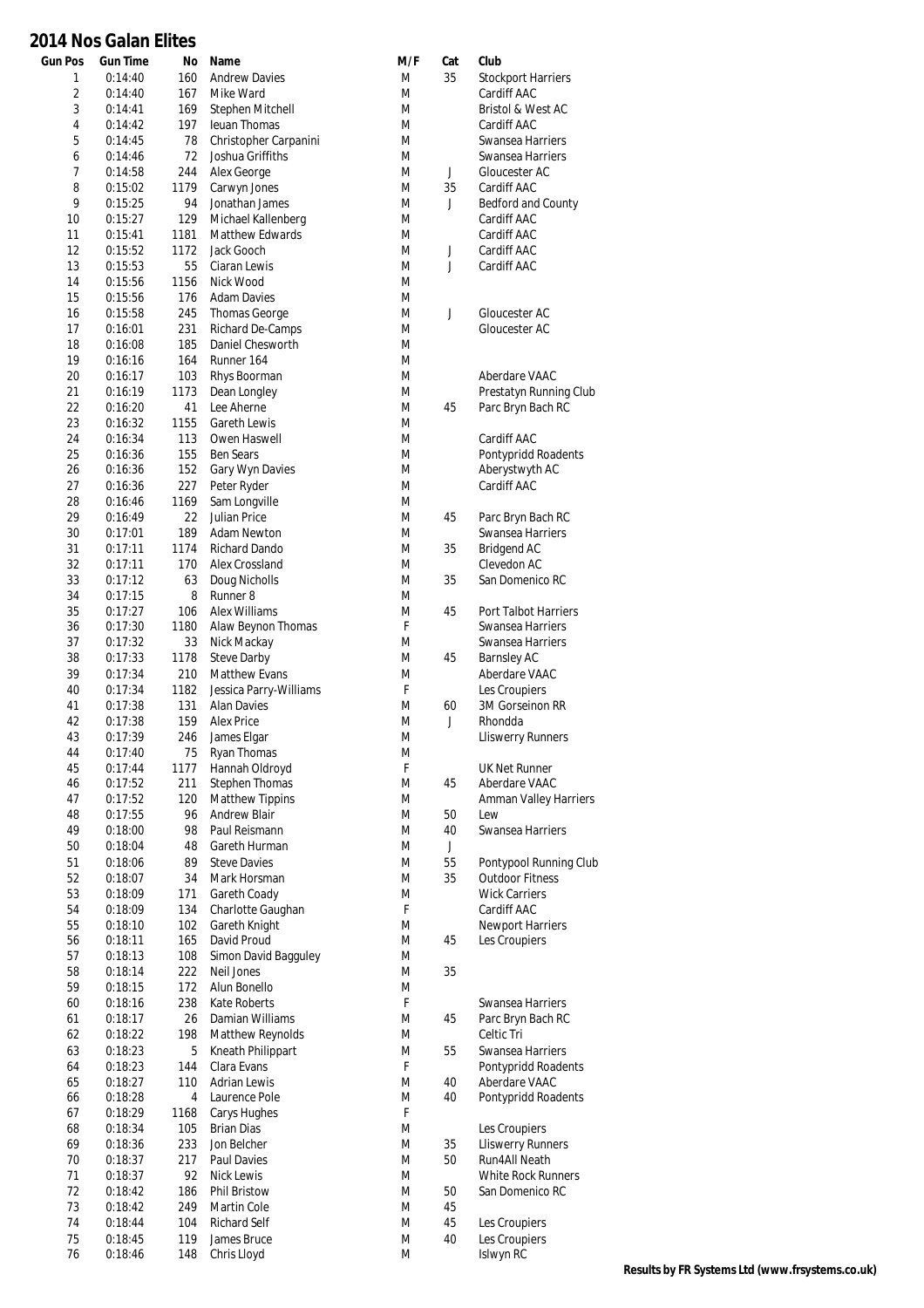## **2014 Nos Galan Elites**

| <b>Gun Pos</b> | <b>Gun Time</b>    | No         | Name                       | M/F | Cat | Club                          |
|----------------|--------------------|------------|----------------------------|-----|-----|-------------------------------|
| 77             | 0:18:46            | 31         | Martin Jones               | M   | 35  | Islwyn RC                     |
| 78             | 0:18:49            | 177        | Nick Griffiths             | M   | 45  | <b>Amman Valley Harriers</b>  |
| 79             | 0:18:51            | 130        | Neil Brooke-Smith          | M   | 40  | Pontypridd Roadents           |
| 80             | 0:18:55            | 90         | James Levannais            | M   |     | <b>Ebbw Vale</b>              |
| 81             | 0:18:56            | 86         | Philip Thomas              | M   |     | Pontypridd Roadents           |
| 82             | 0:19:02            | 81         | Claire Beatty              | F   | 35  | Les Croupiers                 |
| 83             | 0:19:04            | 214        | Alex Thomas                | M   |     |                               |
| 84             | 0:19:06            | 203        | Gethin Parham              | M   | 40  | Parc Bryn Bach RC             |
| 85             | 0:19:07            | 221        | Richard Elgar              | M   |     | <b>Lliswerry Runners</b>      |
| 86             | 0:19:12            | 14         | Nicola Gething             | F   | 40  | Parc Bryn Bach RC             |
| 87             | 0:19:14            | 1167       | Nick Denny                 | M   | 35  | Pontypridd Roadents           |
| 88             | 0:19:15            | 65         | Steven Jones               | M   | 40  | Port Talbot Harriers          |
| 89             | 0:19:15            | 150        | James Pearce               | M   | 35  | <b>Lliswerry Runners</b>      |
| 90             | 0:19:16            | 1175       | <b>Kerry Galey</b>         | M   | 45  |                               |
| 91             | 0:19:18            | 207        | <b>Oliver Harris</b>       | M   |     | <b>Lliswerry Runners</b>      |
| 92             | 0:19:21            | 188        | Steven Hooper              | M   | 45  | Pontypridd Roadents           |
| 93             | 0:19:23            | 240        | Gareth Ryan                | M   |     | Rhondda                       |
| 94             | 0:19:23            | 24         | Paul Evans                 | M   |     | <b>Cardiff Triathletes</b>    |
| 95             | 0:19:25            | 141        | John George                | M   |     |                               |
|                |                    |            | <b>Matthew Pearce</b>      | M   |     |                               |
| 96<br>97       | 0:19:26<br>0:19:26 | 192<br>194 | Robert Evans               | M   | 50  | <b>Ebbw Vale</b>              |
|                |                    |            |                            |     |     |                               |
| 98             | 0:19:27            | 209        | <b>Andrew Dickens</b>      | M   | 40  | Pont-y-pwl & District Runners |
| 99             | 0:19:28            | 74         | Leigh Jones                | M   |     | Rhondda Valley Runners        |
| 100            | 0:19:29            | 157        | Sean Price                 | M   | 50  | Rhondda                       |
| 101            | 0:19:30            | 232        | <b>Billy Daniels</b>       | M   | 55  |                               |
| 102            | 0:19:31            | 1170       | Anthony Cullinane          | M   | 40  | <b>RCT Homes</b>              |
| 103            | 0:19:31            | 184        | Gavin Crimmings            | M   | 35  | Aberdare VAAC                 |
| 104            | 0:19:32            | 145        | Paul Graham                | M   |     | Pontypridd Roadents           |
| 105            | 0:19:35            | 235        | Kirsty O'Connell           | F   |     | Pontypridd Roadents           |
| 106            | 0:19:38            | 225        | <b>Neil Williams</b>       | M   | 50  | Aberdare VAAC                 |
| 107            | 0:19:38            | 29         | Julian Williams            | M   |     | Parc Bryn Bach RC             |
| 108            | 0:19:40            | 6          | David Mort                 | M   |     | <b>Outdoor Fitness</b>        |
| 109            | 0:19:41            | 18         | Andrew Addicott            | M   | 35  | <b>Cardiff Triathletes</b>    |
| 110            | 0:19:46            | 83         | <b>Bleddyn Jones</b>       | M   | 35  | <b>Lliswerry Runners</b>      |
| 111            | 0:19:47            | 101        | Geoff Partridge            | M   | 45  | Bristol & West AC             |
| 112            | 0:19:49            | 10         | Stuart Edgar               | M   |     | <b>Outdoor Fitness</b>        |
| 113            | 0:19:50            | 107        | Jamie Clode                | M   |     | Bridgend AC                   |
| 114            | 0:19:52            | 208        | Lou Summers                | F   | 45  | Pont-y-pwl & District Runners |
| 115            | 0:19:53            | 200        | <b>Timothy Owen</b>        | M   | 50  | <b>Bridgend AC</b>            |
| 116            | 0:19:55            | 66         | Clem Clement               | M   | 55  | Penarth & Dinas Runners       |
| 117            | 0:19:55            | 149        | Paul Hill                  | M   | 45  | Pegasus RRC                   |
| 118            | 0:19:57            | 163        | Liz Davies                 | F   |     | Cardiff AAC                   |
| 119            | 0:20:05            | 137        | Paul Davies                | M   | 35  | Merthyr Tydfil                |
| 120            | 0:20:08            | 205        | Jane Pidgeon               | F   | 50  | Notts AC                      |
| 121            | 0:20:09            | 218        | Kevin Walford              | M   | 45  | <b>Cornelly Striders</b>      |
| 122            | 0:20:10            | 19         | Andrew Flayling            | M   | 35  | Penarth & Dinas Runners       |
| 123            | 0:20:17            | 61         | Gafin Griffiths            | M   |     | Les Croupiers                 |
| 124            | 0:20:17            | 241        | Kenneth Oleary             | M   | 35  |                               |
| 125            | 0:20:20            | 17         | Alan King                  | M   |     | <b>Lliswerry Runners</b>      |
| 126            | 0:20:20            | 204        | William Denny              | M   | 35  | Pontypridd Roadents           |
| 127            | 0:20:20            | 115        | Marcus Meyrick             | M   | 40  | Les Croupiers                 |
| 128            | 0:20:21            | 21         | Elaine Ferguson            | F   |     | Pontypridd Roadents           |
| 129            | 0:20:23            | 16         | <b>Ruth Phillips</b>       | F   |     | <b>Lliswerry Runners</b>      |
| 130            | 0:20:23            | 201        | Lee Perrott                | M   | 35  | Run4All Neath                 |
| 131            | 0:20:26            | 191        | <b>Stuart Lukins</b>       | M   | 35  | <b>Lliswerry Runners</b>      |
| 132            | 0:20:29            | 42         | Emma Bayliss               | F   |     | Pont-y-pwl & District Runners |
| 133            | 0:20:30            | 196        | Mark Kallenberg            | M   | 50  | <b>Carmarthen Harriers</b>    |
| 134            | 0:20:32            | 27         | Paul Donovan               | M   | 45  | Pont-y-pwl & District Runners |
| 135            | 0:20:32            | 30         | <b>Ffion Davies</b>        | F   |     | Pontypridd Roadents           |
| 136            | 0:20:34            | 1158       | Chris Lewis                | M   |     | Run4All Neath                 |
| 137            | 0:20:35            | 213        | Nick Harris                | M   |     | Cwm Ogwr Running Club         |
| 138            | 0:20:37            | 97         | Rebecca Bennett            | F   |     | Swansea Harriers              |
| 139            | 0:20:39            | 3          | Thomas Chapman             | M   |     | Pencoed Tri                   |
| 140            | 0:20:42            | 223        | <b>Stuart Davies</b>       | M   | 35  |                               |
| 141            | 0:20:44            | 95         | Mike Bessell               | M   |     | <b>White Rock Runners</b>     |
| 142            | 0:20:47            | 117        | Julian Davies              | M   | 45  | Pontypridd Roadents           |
| 143            | 0:20:54            | 114        | Kirk Freeman               | M   | 35  | <b>White Rock Runners</b>     |
| 144            | 0:20:58            | 58         | <b>Christopher Nellins</b> | M   | 60  | Penarth & Dinas Runners       |
| 145            | 0:21:02            | 118        | <b>Stephen Lewis</b>       | M   | 40  | Celtic Tri                    |
| 146            | 0:21:04            | 80         | Phill Watts                | M   |     |                               |
|                |                    |            |                            |     |     |                               |
| 147            | 0:21:06            | 179        | Mike Thurgood              | M   | 45  | Caerleon Running Club         |
| 148            | 0:21:07            | 219        | Jacqueline Brace           | F   | 55  | <b>Bridgend AC</b>            |
| 149            | 0:21:11            | 25         | Simon Pritchard            | M   | 40  | Pontypridd Roadents           |
| 150            | 0:21:11            | 216        | Darren Chapple             | M   | 40  | Run4All Neath                 |
| 151            | 0:21:12            | 236        | <b>Adrian Jenkins</b>      | M   | 50  | <b>Lliswerry Runners</b>      |
| 152            | 0:21:12            | 1171       | Gemma Parry-Williams       | F   |     |                               |